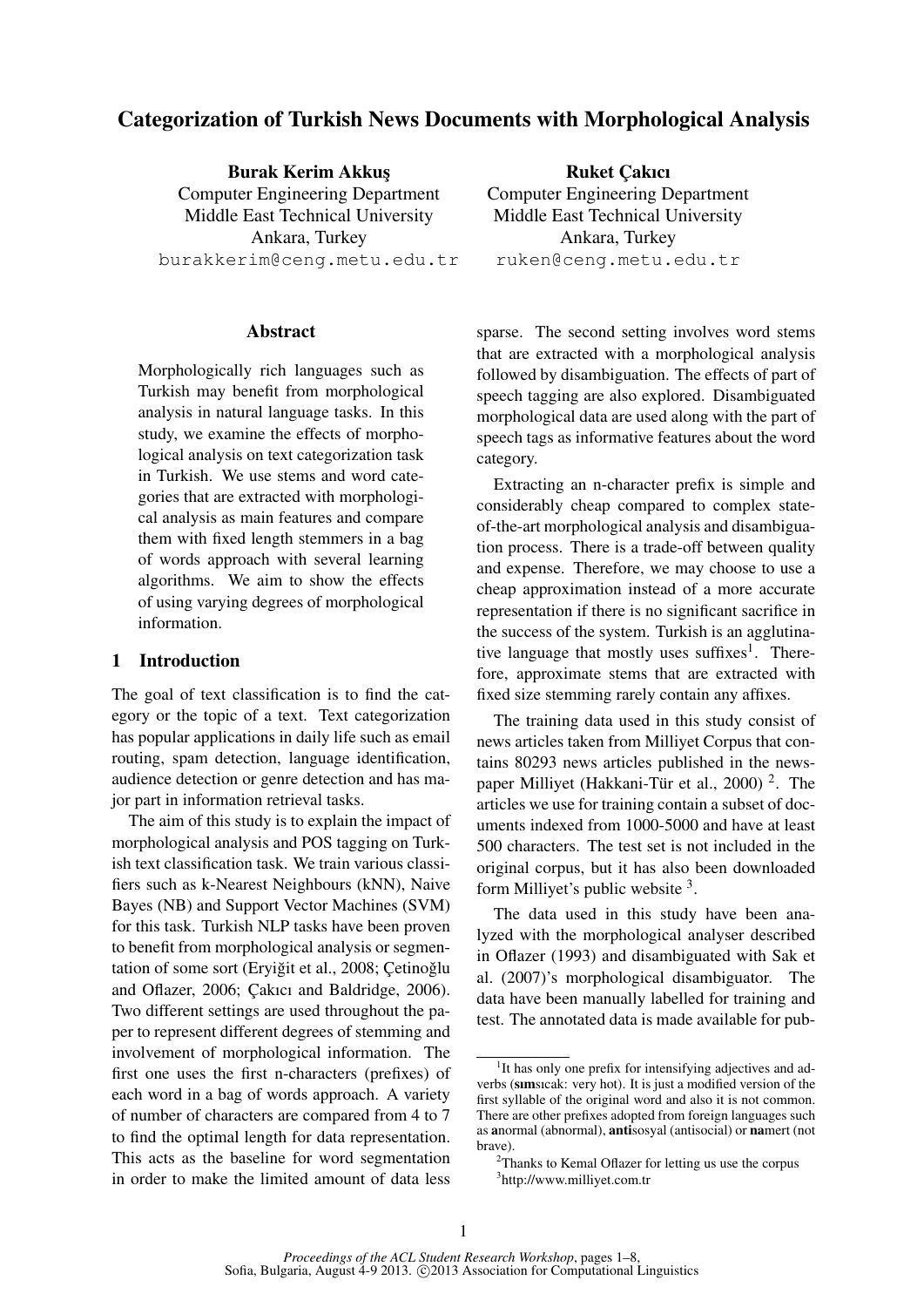lic use <sup>4</sup>. By making our manually annotated data available, we hope to contribute to future work in this area.

The rest of the paper is organized as follows. Section 2 briefly describes the classification methods used, section 3 explains how these methods are used in implementation and finally the paper is concluded with experimental results.

# 2 Background

Supervised and unsupervised methods have been used for text classification in different languages (Amasyalı and Diri, 2006; Beil et al., 2002). Among these are Naive Bayes classification (Mc-Callum and Nigam, 1998; Schneider, 2005), decision trees (Johnson et al., 2002) , neural networks (Ng et al., 1997), k-nearest neighbour classifiers (Lim, 2004) and support-vector machines (Shanahan and Roma, 2003).

Bag-of-words model is one of the more intuitive ways to represent text files in text classification. It is simple, it ignores syntax, grammar and the relative positions of the words in the text (Harris, 1970). Each document is represented with an unordered list of words and each of the word frequencies in the collection becomes a feature representing the document. Bag-of-words approach is an intuitive way and popular among document classification tasks (Scott and Matwin, 1998; Joachims, 1997).

Another way of representing documents with term weights is to use term frequency - inverse document frequency (Sparck Jones, 1988). TFIDF is another way of saying that a term is valuable for a document if it occurs frequently in that document but it is not common in the rest of the collection. TFIDF score of a term t in a document d in a collection D is calculated as below:

$$
tfidf_{t,d,D} = tf_{t,d} \times idf_{t,D}
$$

 $tf_{t,d}$  is the number of times **t** occurs in **d** and  $idf_{t,D}$ is the number of documents in D over the number of document that contain t.

The idea behind bag of words and TFIDF is to find a mapping from words to numbers which can also be described as finding a mathematical representation for text files. The output is a matrix representation of the collection. This is also called vector space model representation of the collec-

tion in which we can define similarity and distance metrics for documents. One way is to use dot product since each document is represented as a vector (Manning et al., 2008). A number of different dimensions in vector spaces are compared in this study to find the optimal performance.

## 2.1 Morphology

Languages such as Turkish, Czech and Finnish have more complex morphology and cause additional difficulties which requires special handling on linguistic studies compared to languages such as English (Sak et al., 2007). Morphemes may carry semantic or syntactic information, but morphological ambiguity make it hard to pass this information on to other level in a trivial manner especially for languages with productive morphology such as Turkish. An example of possible morphological analyses of a single word in Turkish is presented in Table 1.

| alin+Noun+A3sg+Pnon+Nom (forehead)                 |  |
|----------------------------------------------------|--|
| al+Adj^DB+Noun+Zero+A3sg+P2sg+Nom (your red)       |  |
| al+Adj^DB+Noun+Zero+A3sg+Pnon+Gen (of red)         |  |
| al+Verb+Pos+Imp+A2pl ((you) take)                  |  |
| al+Verb^DB+Verb+Pass+Pos+Imp+A2sg ((you) be taken) |  |
| $aln+Verb+Pos+Imp+A2sg$ ((you) be offended)        |  |
|                                                    |  |

Table 1: Morphological analysis of the word "alın" in Turkish with the corresponding meanings.

We aim to examine the effects of morphological information in a bag-of-words model in the context of text classification. A relevant study explores the prefixing versus morphological analysis/stemming effect on information retrieval in Can et al. (2008). Several stemmers for Turkish are presented for the indexing problem for information retrieval. They use Oflazer's morphological analyzer (Oflazer, 1993), however, they do not use a disambiguator. Instead they choose the most common analysis among the candidates. Their results show that among the fixed length stemmers 5-character prefix is the the best and the lemmatizer based stemmer is slightly better than the fixed length stemmer with five characters. However, they also note that the difference is statistically insignificant. We use Sak et al. (2007)'s disambiguator which is reported with a 96.45% accuracy in their study and with a  $87.67\%$  accuracy by Eryiğit (2012)

<sup>4</sup> http://www.ceng.metu.edu.tr/ burakkerim/text cat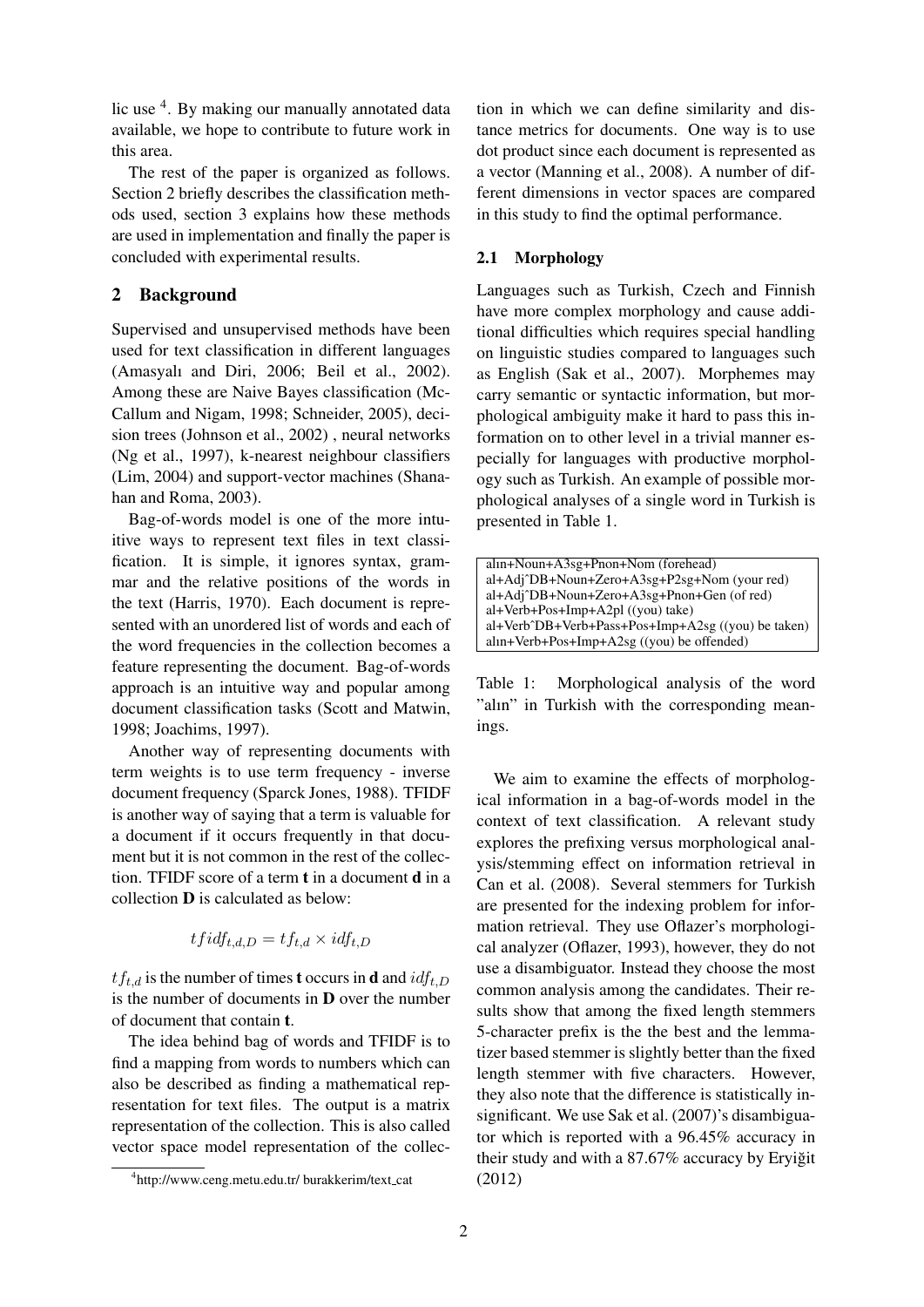

Figure 1: Learning curves with first five characters



Figure 2: Learning curves with stems

## 3 Implementation

In the first setting, up to first N characters of each word is extracted as the feature set. A comparison between 4, 5, 6 and 7 characters is performed to choose the best N. In the second setting we use morphological analysis. Each word in documents is analysed morphologically with morphological analyser from Oflazer (1993) and word stems are extracted for each term. Sak's morphological disambiguator for Turkish is used at this step to choose the correct analysis (Sak et al., 2007). Stems are the primary features used for classification. Finally, we add word categories from this analysis as features as POS tags.

We compare these settings in order to see how well morphological analysis with disambiguation performs against a simple baseline of fixed length stemming with a bag-of-words approach. Both stem bags and the first N-character bags are transformed into vector space with TFIDF scoring. Then, different sizes of feature space dimensions are used with ranking by the highest term frequency scores. A range of different dimension sizes from 1200 to 7200 were experimented on to find the optimal dimension size for this study (Table 2). After the collection is mapped into vector space, several learning algorithms are applied for classification. K-Nearest neighbours was implemented with weighted voting of 25 nearest neighbours based on distance and Support Vector Machine is implemented with linear kernel and default parameters. These methods are used with Python, NLTK (Loper and Bird, 2002) and Sci-Kit (Loper and Bird, 2002; Pedregosa et al., 2011).

Training data contains 872 articles labelled and divided into four categories as follows: 235 articles on politics, 258 articles about social news such as culture, education or health, 177 articles on economics and 202 about sports. This data are generated using bootstrapping. Documents are hand annotated with an initial classifier that is trained on a smaller set of hand labelled data. Classifier is used on unknown sam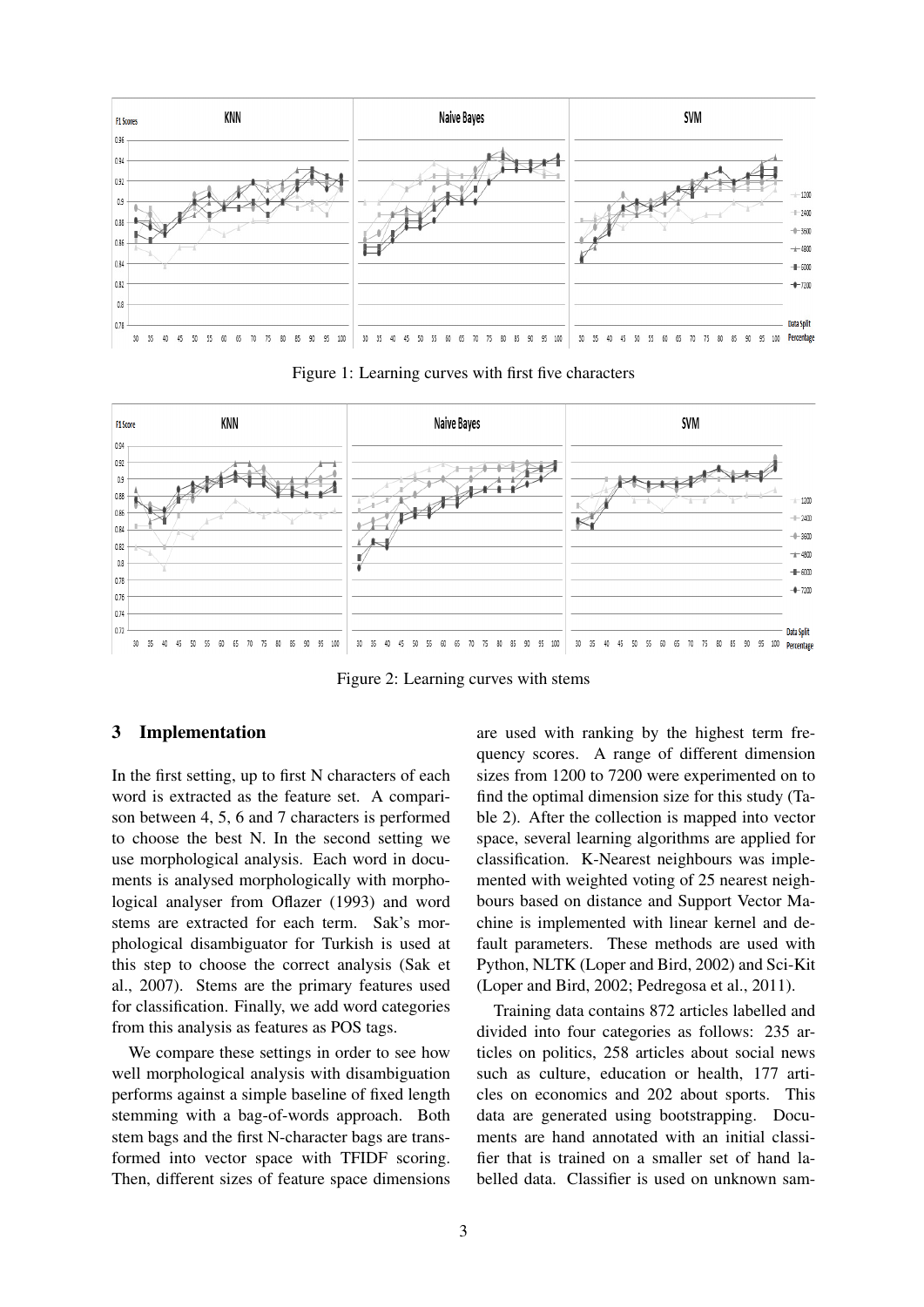ples, then the predictions are manually checked to gather enough data for each class. Test data consists of 160 articles with 40 in each class. These are also manually labelled.

# 4 Experiments

Experiments begin with searching the optimal prefix length for words with different classifiers. After that, stems are used as features and evaluated with the same classifiers. Section 4.3 contains the comparison of these two features. Finally, morphological information is added to these features and the effects of the extra information is inspected in Section 4.4 .

## 4.1 Optimal Number of Characters

This experiment aims to find out the optimal prefix length for the first N-character feature to represent text documents in Turkish. We conjecture that we can simulate stemming by taking a fixed length prefix of each word. This experiment was performed with all of the 872 training files and 160 test files. Table 2 shows the results of the experiments where columns represent the number of characters used and rows represent the number of features used for classification.

The best performance is acquired using the first five characters of each word for TFIDF transformation for all classifiers. Can et al. (2008) also reported that the five character prefix in the fixed length stemmer performed the best in their experiments. Learning curves for 5-character prefixes are presented in Figure 1. Although, SVM performs poorer on average compared to Naive Bayes, their best performances show no significant statistical difference according to McNemar's Test. On the other hand, kNN falls behind these two on most of the configurations.

#### 4.2 Stems

Another experiment was conducted with the word stems extracted with a morphological analyser and a disambiguator (Sak et al., 2007). kNN, Naive Bayes and SVM were trained with different feature sizes with increasing training data sizes. The learning curves are presented in Figure 2.

Naive Bayes performs best in this setting even with a small feature set with few training samples. When the corpus size is small, using less features gives better results in SVM and Naive Bayes. As the number of features used in classi-

fication increases, the number of samples needed for an adequate classification also increases for Naive Bayes. The performance of SVM also increases with the number of data used in training. More documents leave space for repetitions for stop words and common less informative words an their TFIDF scores decrease and the get less impact on the classification while informative words in each category get relatively higher scores, therefore an increase in data size also increases performance. As the training size increases feature space dimension becomes irrelevant and the results converge to a similar point for Naive Bayes. On the other hand, 1200 features are not enough for kNN and SVM. With larger feature sets kNN and SVM also give similar results to Naive Bayes although kNN is left behind especially with less number of features since it directly relies on the similarity based on these features in vector space and most of them are same in each document since we choose them with term frequency.

#### 4.3 5-Character Prefixes vs Stems

This section provides a comparison between two main features used in this study with three different classifiers. F1 scores for the best and worst configurations with each of the three classifiers are presented in Table 3. Using five character prefixes gives better results than using stems. Naive Bayes with stems and five character prefixes disagree only on six instances out of 160 test instances with F1 scores of 0.92 and 0.94 respectively in the best configurations. There is no statistically significant difference.

Similarly, results for SVM with stems for the best and the worst configurations is considered to be not statistically significant. McNemar's Test (McNemar, 1947) is shown to have low error in detecting a significant difference when there is none (Dietterich, 1998).

|            |                      | Worst  | <b>Best</b>          |               |  |  |
|------------|----------------------|--------|----------------------|---------------|--|--|
|            | <b>First 5 Stems</b> |        | <b>First 5</b> Stems |               |  |  |
| <b>KNN</b> | 91.250               | 86.875 | 92.500               | 91.875        |  |  |
| <b>NB</b>  | 92.500               | 91.250 |                      | 94.375 91.875 |  |  |
| <b>SVM</b> | 91.250               | 88.750 |                      | 93.175 92.500 |  |  |

Table 3: Comparison of F1-scores for best and worst results in each classifier with each feature.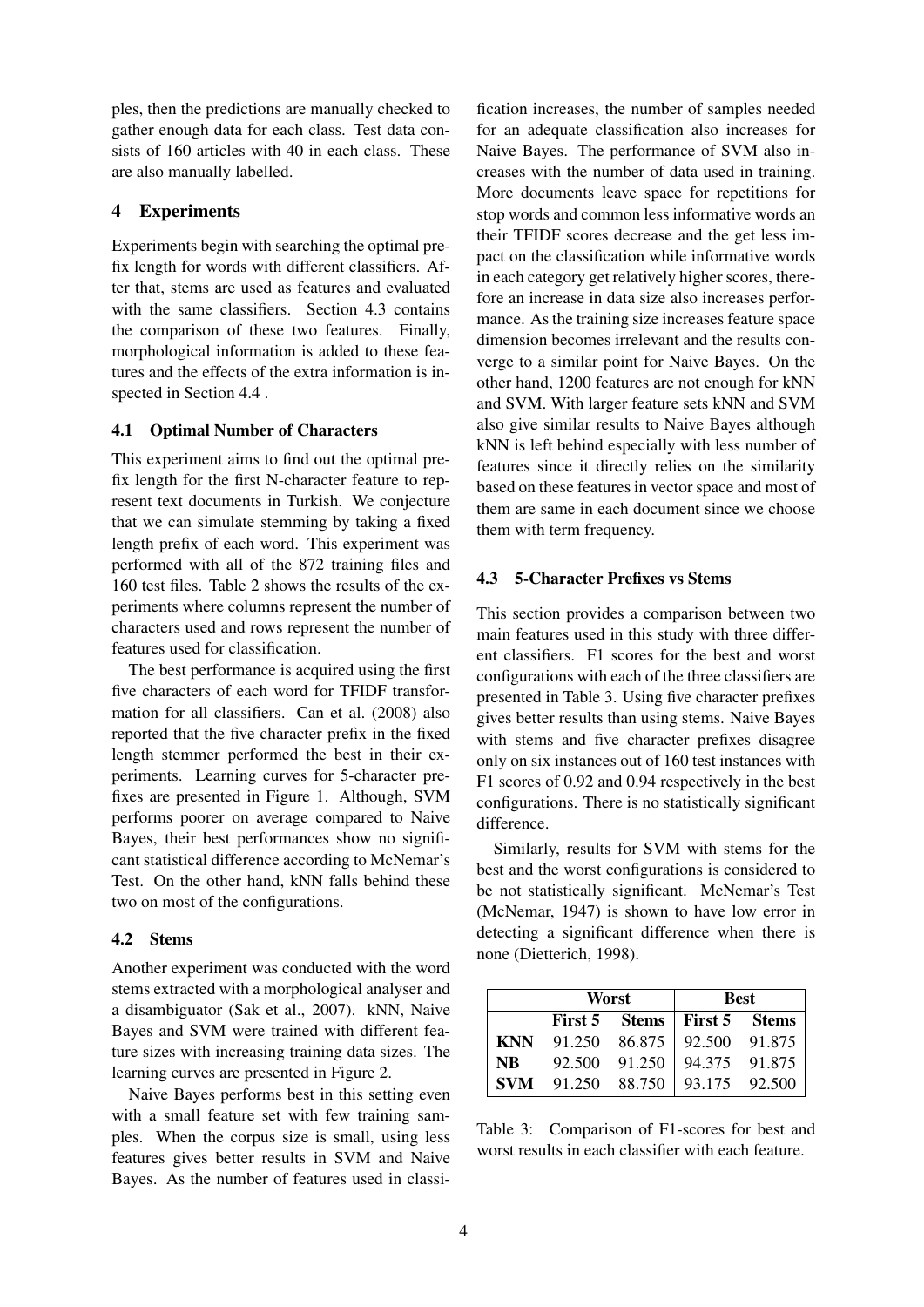

Figure 3: Learning curves for SVM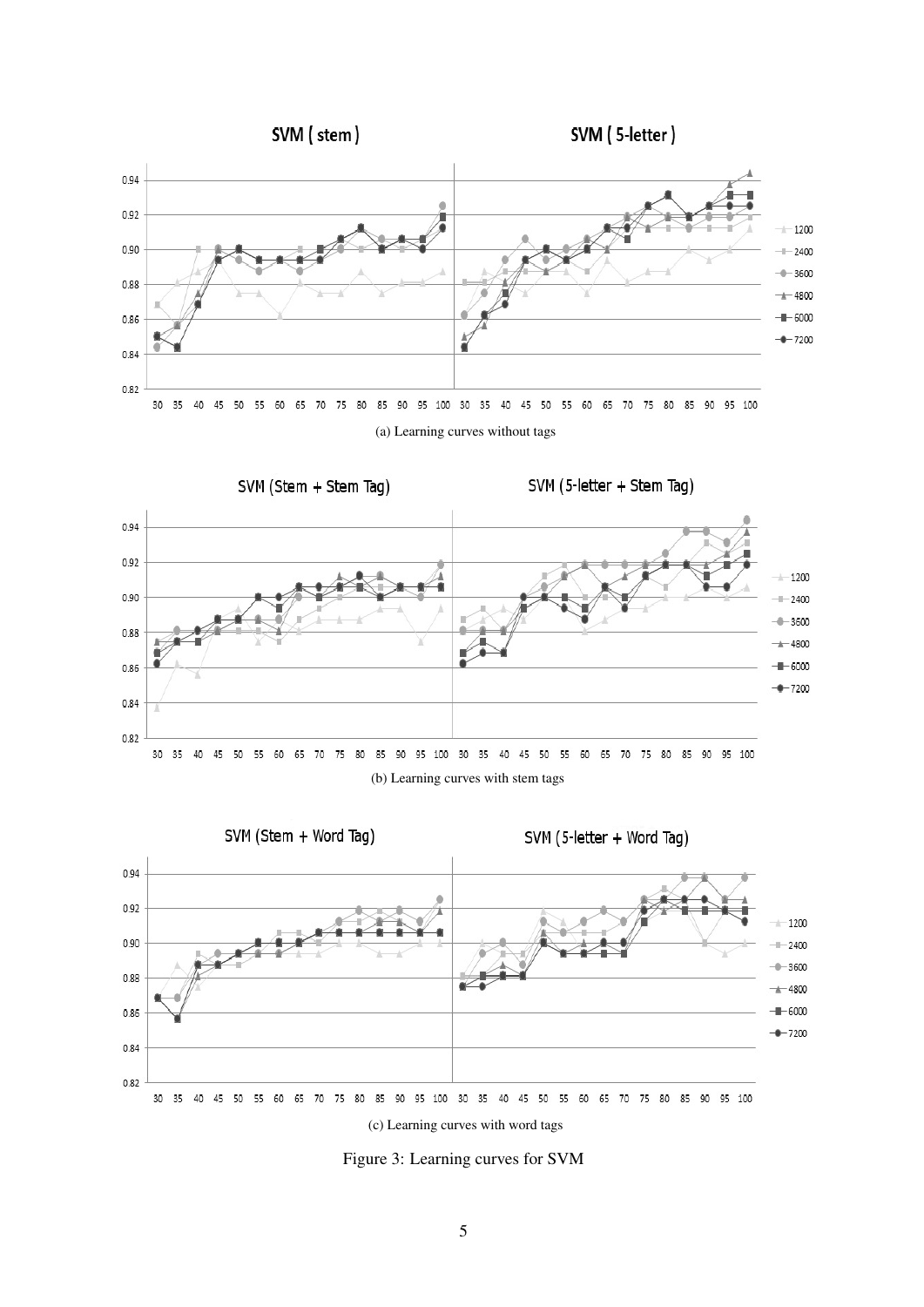|             | <b>KNN</b> |             |       |                                           | <b>NB</b>               |                                                          |   | <b>SVM</b> |                  |             |       |             |
|-------------|------------|-------------|-------|-------------------------------------------|-------------------------|----------------------------------------------------------|---|------------|------------------|-------------|-------|-------------|
|             |            | 5.          |       | 7                                         | $\overline{\mathbf{4}}$ | 5                                                        | 6 | 7          | $\boldsymbol{4}$ | 5           |       |             |
| <b>1200</b> | 90.00      | 91.25       | 86.87 |                                           |                         | $84.37 \mid 93.12 \mid 92.50 \mid 93.12 \mid 90.00 \mid$ |   |            | 89.37            | 91.250      | 90.62 | 88.75       |
| <b>2400</b> | 89.37      | 91.25       | 87.50 | 86.62                                     |                         | 89.37 91.25 87.50                                        |   | 86.62      | 90.62            | 91.87       | 90.00 | 88.12       |
| 3600        |            | 86.87 91.25 | 90.00 | 88.17   93.75 93.75 92.50 91.87           |                         |                                                          |   |            | 90.62            | 91.87       | 90.00 | 88.12       |
| 4800        | 90.00      | 91.87       |       | 91.25 88.17 93.12 93.75 91.87 91.25 90.62 |                         |                                                          |   |            |                  | 91.87       | 90.00 | 88.12       |
| 6000        |            | 88.75 91.87 |       | $91.87$ $90.62$                           |                         | 92.50 93.75 92.50                                        |   | 90.62      | 90.62            | 93.12       |       | 93.12 90.00 |
| 7200        | 89.37      | 92.50       | 91.25 | 89.37                                     |                         | 90.62 <b>94.37</b> 91.87 91.25                           |   |            |                  | 90.62 92.50 |       | 91.25 90.62 |

Table 2: F1-scores with different prefix lengths and dimensions.

#### 4.4 SVM with POS Tags

The final experiment examines the effects of POS tags that are extracted via morphological analysis. Two different features are extracted and compared with the base lines of classifiers with stems and first five characters without tags. Stem tag is the first tag of the first derivation and the word tag is the tag of the last derivation and example features are given in Table 4. Since derivational morphemes are also present in the morphological analyses word tags may differ from stem tags. In addition, words that are spelled in the same way may belong to different categories or have different meanings that can be expressed with POS tags. Al+Verb (take) and Al+Adj (red) are different even though their surface forms are the same.

| al+Adj^DB+Noun+Zero+         |
|------------------------------|
| A3sg+Pnon+Gen (of red)       |
| alin ( of red, forehead,     |
| (you) be taken, (you) be of- |
| fended )                     |
| al (red, take)               |
| $al+Adj$ (red)               |
| $al+Noun$ (red)              |
|                              |

Table 4: Example features for word "alın".

Using POS tags with stems increases the success rate especially when the number of features is low. However, using tags of the stems does not make significant changes on average. The best and the worst results differ with baseline with less than 0.01 points in F1 scores as seen in Figure 3. This may be due to the fact that the same stem has a higher chance of being in the same category even though the derived final form is different. Even though, this may add extra information to the stems, results show no significant difference. Adding stem or word tags to the first five characters increases the success when the number of training instances are low, however, it has no significant effect on the highest score. Using tags with five characters has positive effects when the number of features are low and negative effects when the number of features are high.

# 5 Conclusion

In this study, we use K-Nearest Neighbours, Naive Bayes and Support Vector Machine classifiers for examining the effects of morphological information on the task of classifying Turkish news articles. We have compared their performances on different sizes of training data, different number of features and different feature sets. Results suggest that the first five characters of each word can be used for TFIDF transformation to represent text documents in classification tasks. Another feature used in the study is word stems. Stems are extracted with a morphological analyser which is computationally expensive and takes a lot of time compared to extracting first characters of a word. Although different test sets and training data may change the final results, using a simple approximation with first five characters to represent documents instead of results of an expensive morphological analysis process gives similar or better results with much less cost. Experiments also indicate that there is more place for growth if more training data is available as most of the learning curves presented in the experiments point. We particularly expect better results with POS tag experiments with more data. Actual word categories and meanings may differ and using POS tags may solve this problem but sparsity of the data is more prominent at the moment. The future work includes repeating these experiments with larger data sets to explore the effects of the data size.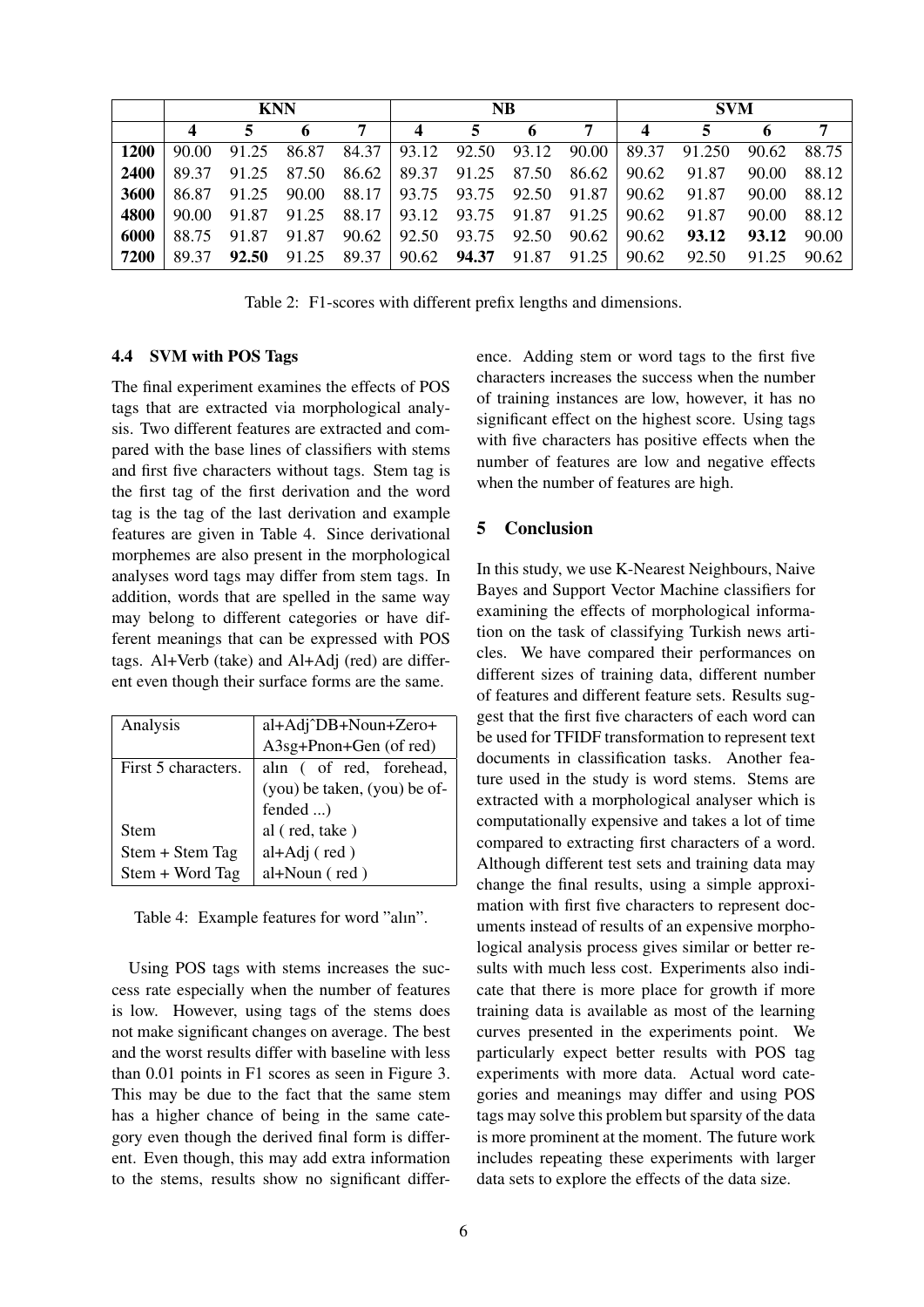#### References

- Charu C. Aggarwal and Philip S. Yu. 2000. Finding generalized projected clusters in high dimensional spaces. *SIGMOD Rec.*, 29(2):70–81.
- M. Fatih Amasyalı and Banu Diri. 2006. Automatic Turkish text categorization in terms of author, genre and gender. In *Proceedings of the 11th international conference on Applications of Natural Language to Information Systems*, NLDB'06, pages 221–226, Berlin, Heidelberg. Springer-Verlag.
- Florian Beil, Martin Ester, and Xiaowei Xu. 2002. Frequent term-based text clustering. In *Proceedings of the eighth ACM SIGKDD international conference on Knowledge discovery and data mining*, KDD '02, pages 436–442, New York, NY, USA. ACM.
- Fazlı Can, Seyit Koçberber, Erman Balçık, Cihan Kaynak, H. Çağdaş Öcalan, and Onur M. Vursavaş. 2008. Information retrieval on turkish texts. *JA-SIST*, 59(3):407–421.
- Ruket Cakıcı and Jason Baldridge. 2006. Projective and non-projective Turkish parsing. In *Proceedings of the 5th International Treebanks and Linguistic Theories Conference*, pages 43–54.
- Özlem Çetinoğlu and Kemal Oflazer. 2006. Morphology-syntax interface for Turkish LFG. In *Proceedings of the 21st International Conference on Computational Linguistics and the 44th annual meeting of the Association for Computational Linguistics*, ACL-44, pages 153–160, Stroudsburg, PA, USA. Association for Computational Linguistics.
- Thomas G. Dietterich. 1998. Approximate statistical tests for comparing supervised classification learning algorithms. *Neural Computation*, 10:1895– 1923.
- Gülşen Eryiğit. 2012. The impact of automatic morphological analysis & disambiguation on dependency parsing of turkish. In *Proceedings of the Eighth International Conference on Language Resources and Evaluation (LREC)*, Istanbul, Turkey, 23-25 May.
- Gülşen Eryiğit, Joakim Nivre, and Kemal Oflazer. 2008. Dependency parsing of Turkish. *Comput. Linguist.*, 34(3):357–389, September.
- George Forman. 2003. An extensive empirical study of feature selection metrics for text classification. *J. Mach. Learn. Res.*, 3:1289–1305, March.
- Dilek Z. Hakkani-Tür, Kemal Oflazer, and Gökhan Tür. 2000. Statistical morphological disambiguation for agglutinative languages. In *Proceedings of the 18th conference on Computational linguistics - Volume 1*, COLING '00, pages 285–291, Stroudsburg, PA, USA. Association for Computational Linguistics.
- Zelig Harris. 1970. Distributional structure. In *Papers in Structural and Transformational Linguistics*, pages 775–794. D. Reidel Publishing Company, Dordrecht, Holland.
- M. Ikonomakis, S. Kotsiantis, and V. Tampakas. 2005. Text classification: a recent overview. In *Proceedings of the 9th WSEAS International Conference on Computers*, ICCOMP'05, pages 1–6, Stevens Point, Wisconsin, USA. World Scientific and Engineering Academy and Society (WSEAS).
- Thorsten Joachims. 1997. A probabilistic analysis of the rocchio algorithm with tfidf for text categorization. In *Proceedings of the Fourteenth International Conference on Machine Learning*, ICML '97, pages 143–151, San Francisco, CA, USA. Morgan Kaufmann Publishers Inc.
- D. E. Johnson, F. J. Oles, T. Zhang, and T. Goetz. 2002. A decision-tree-based symbolic rule induction system for text categorization. *IBM Syst. J.*, 41(3):428– 437, July.
- Heui-Seok Lim. 2004. Improving kNN based text classification with well estimated parameters. In Nikhil R. Pal, Nikola Kasabov, Rajani K. Mudi, Srimanta Pal, and Swapan K. Parui, editors, *Neural Information Processing, 11th International Conference, ICONIP 2004, Calcutta, India, November 22-25, 2004, Proceedings*, volume 3316 of *Lecture Notes in Computer Science*, pages 516–523. Springer.
- Tao Liu, Shengping Liu, and Zheng Chen. 2003. An evaluation on feature selection for text clustering. In *In ICML*, pages 488–495.
- Edward Loper and Steven Bird. 2002. Nltk: the natural language toolkit. In *Proceedings of the ACL-02 Workshop on Effective tools and methodologies for teaching natural language processing and computational linguistics - Volume 1*, ETMTNLP '02, pages 63–70, Stroudsburg, PA, USA. Association for Computational Linguistics.
- Christopher D. Manning and Hinrich Schütze. 1999. *Foundations of statistical natural language processing*. MIT Press, Cambridge, MA, USA.
- Christopher D. Manning, Prabhakar Raghavan, and Hinrich Schütze. 2008. Introduction to Information *Retrieval*. Cambridge University Press, New York, NY, USA.
- Andrew McCallum and Kamal Nigam. 1998. A comparison of event models for naive bayes text classification. In *Proceesings of the Workshop on learning for text categorization, AAAI'98*, pages 41–48.
- Quinn McNemar. 1947. Note on the Sampling Error of the Difference Between Correlated Proportions or Percentages. *Psychometrika*, 12(2):153–157.